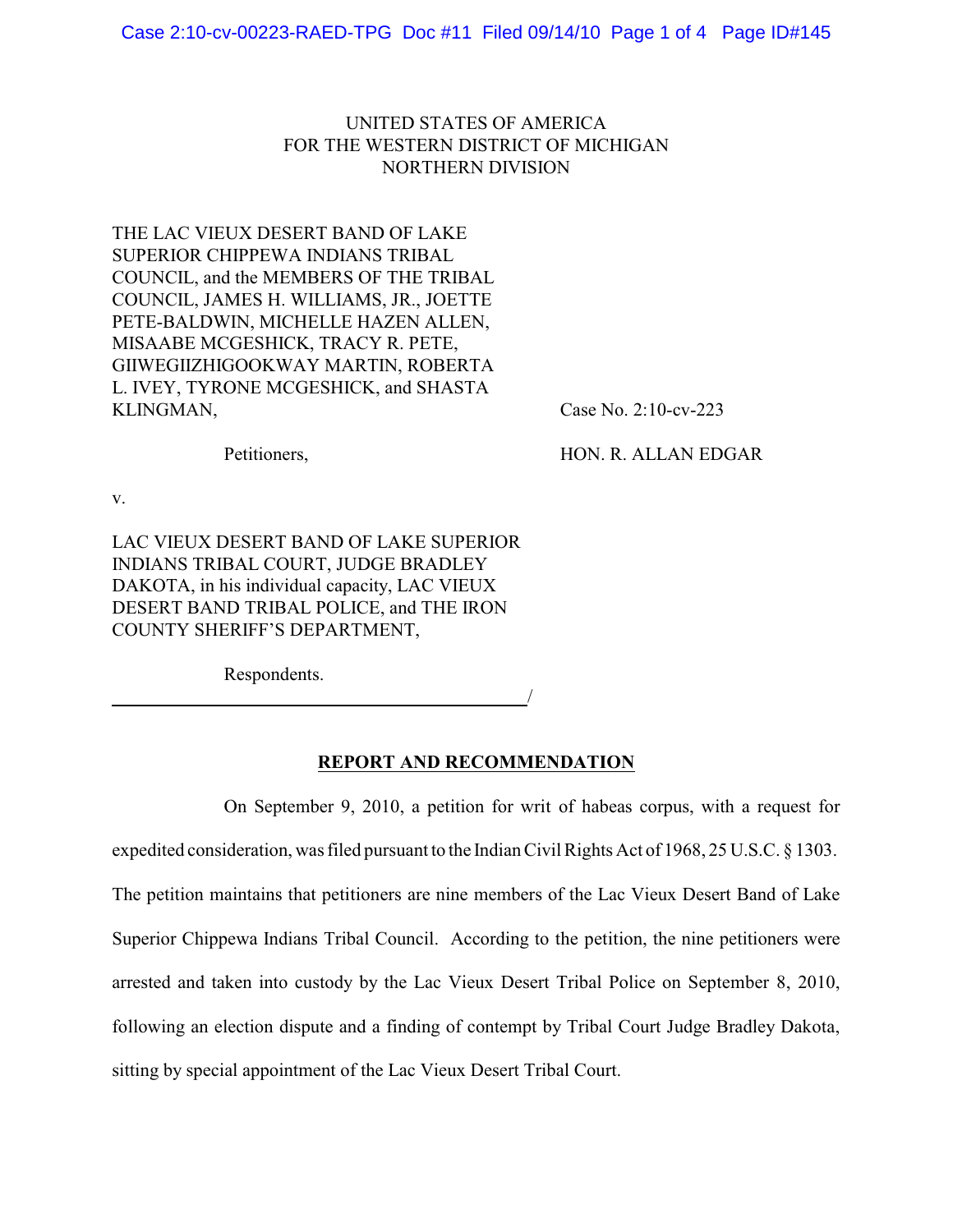## Case 2:10-cv-00223-RAED-TPG Doc #11 Filed 09/14/10 Page 2 of 4 Page ID#146

The petition asserts that petitioners were arrested and detained "without due process of law." *See* Petition For Writ of Habeas Corpus Under 25 U.S.C. § 1303 and Request For Expedited Consideration at p. 2. Petitioners sought their release from custody. The matter was set for hearing on September 13, 2010, at 1:30 p.m. Prior to the hearing, a Supplement Petition For Writ of Habeas Corpus Under 25 U.S.C. § 1303 and Request For Expedited Consideration was filed, notifying the Court that petitioners had been released from custody. Petitioners sought an orderfrom the Court which would "enjoin further detention of the Petitioners." *See* Supplement to Petition For Writ of Habeas Corpus Under 25 U.S.C. § 1303 and Request For Expedited Consideration at p. 5.

A hearing was conducted by telephone before the undersigned on September 13, 2010. Participating in the hearing were Zeke Fletcher and Carrie Whitman, counsel for petitioners, Joseph O'Leary, counsel for respondent Bradley Dakota, Melissa Powell-Weston, counsel for respondent Iron County Sheriff's Department, Tribal Court Judge Bradley Dakota, and Iron County Sheriff Mark Valesano.

The instant petition was filed pursuant to 25 U.S.C. § 1303. That provision explains:

The privilege of the writ of habeas corpus shall be available to any person, in a court of the United States, to test the legality of his detention by order of an Indian tribe.

In *Moore v. Nelson*, 270 F.3d 789 (9th Cir. 2001), the court, citing the Supreme Court's decision in *Santa Clara Pueblo*, 436 U.S. 49, explained:

> The Court made it clear that, in order not to intrude unduly on tribal self-government, the enforcement of most of the guarantees of the Act would be left to the tribal courts alone. . . . "Tribal courts have repeatedly been recognized as appropriate forums for the exclusive adjudication of disputes affecting important personal and property interests of both Indians and non-Indians."

*Id.* at 792.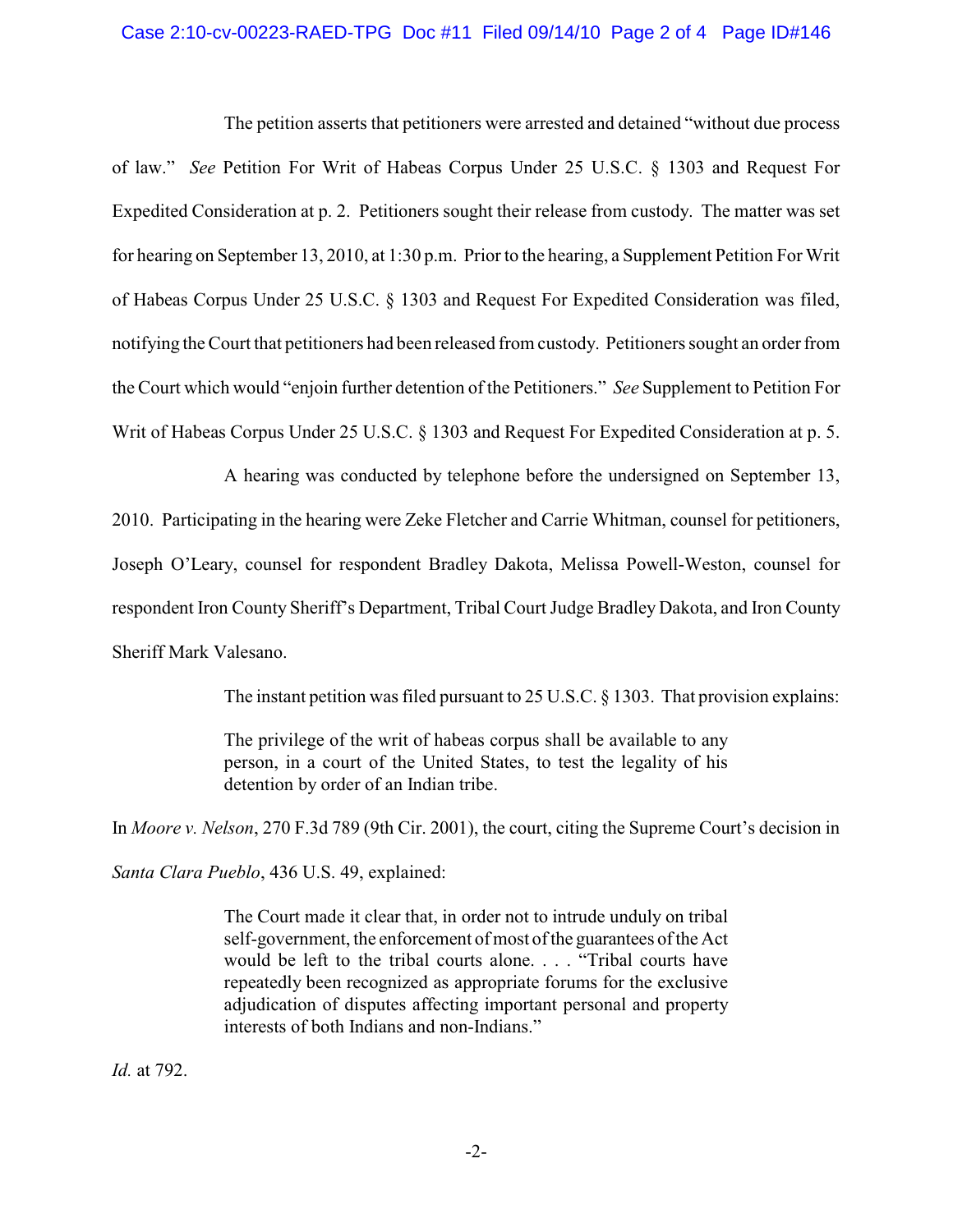In *Necklace v. Tribal Court of Three Affiliated Tribes of the Fort Berthold*

*Reservation*, 554 F.2d 845 (8th Cir. 1977), the court discussed the exhaustion requirement and

explained:

As to tribal remedies, we have held, as a matter of comity, that tribal remedies must ordinarily be exhausted before a claim is asserted in federal court under the Indian Civil Rights Act; however, the requirement is not an inflexible one. *See Rosebud Sioux Tribe of S. D. v. Driving Hawk*, 534 F.2d 98, 101 (8th Cir. 1976); *Janis v. Wilson*, 521 F.2d 724, 726-27 (8th Cir. 1975); *O'Neal v. Cheyenne River Sioux Tribe*, 482 F.2d 1140, 1144-48 (8th Cir. 1973). As we stated in *O'Neal, supra*:

> A balancing process is evident; that is weighing the need to preserve the cultural identity of the tribe by strengthening the authority of the tribal courts, against the need to immediately adjudicate alleged deprivations of individual rights.

482 F.2d at 1146.

In the instant case, Necklace has been under a Tribal Court Order of Commitment for approximately five years, allegedly in violation of due process. While it appears that there are informal procedures by which Necklace might seek relief in the tribal courts, it further appears that the laws of the TAT contain no formal habeas corpus procedure. Under these circumstances, we hold that Necklace is not required to exhaust her tribal remedies.

*Id.* at 846.

Apparently, the Lac Vieux Desert Band of Lake Superior Chippewa Indians is embroiled in a political dispute which resulted in the temporary detention of the petitioners pursuant to an order of Judge Bradley Dakota. Petitioners have been released from custody, apparently pursuant to an order by a tribal judicial officer.<sup>1</sup>

<sup>&</sup>lt;sup>1</sup>There is some dispute as to whether or not the procedure that resulted in the release of the petitioners complied with the jurisdictional and procedural requirements of the tribal judicial system.